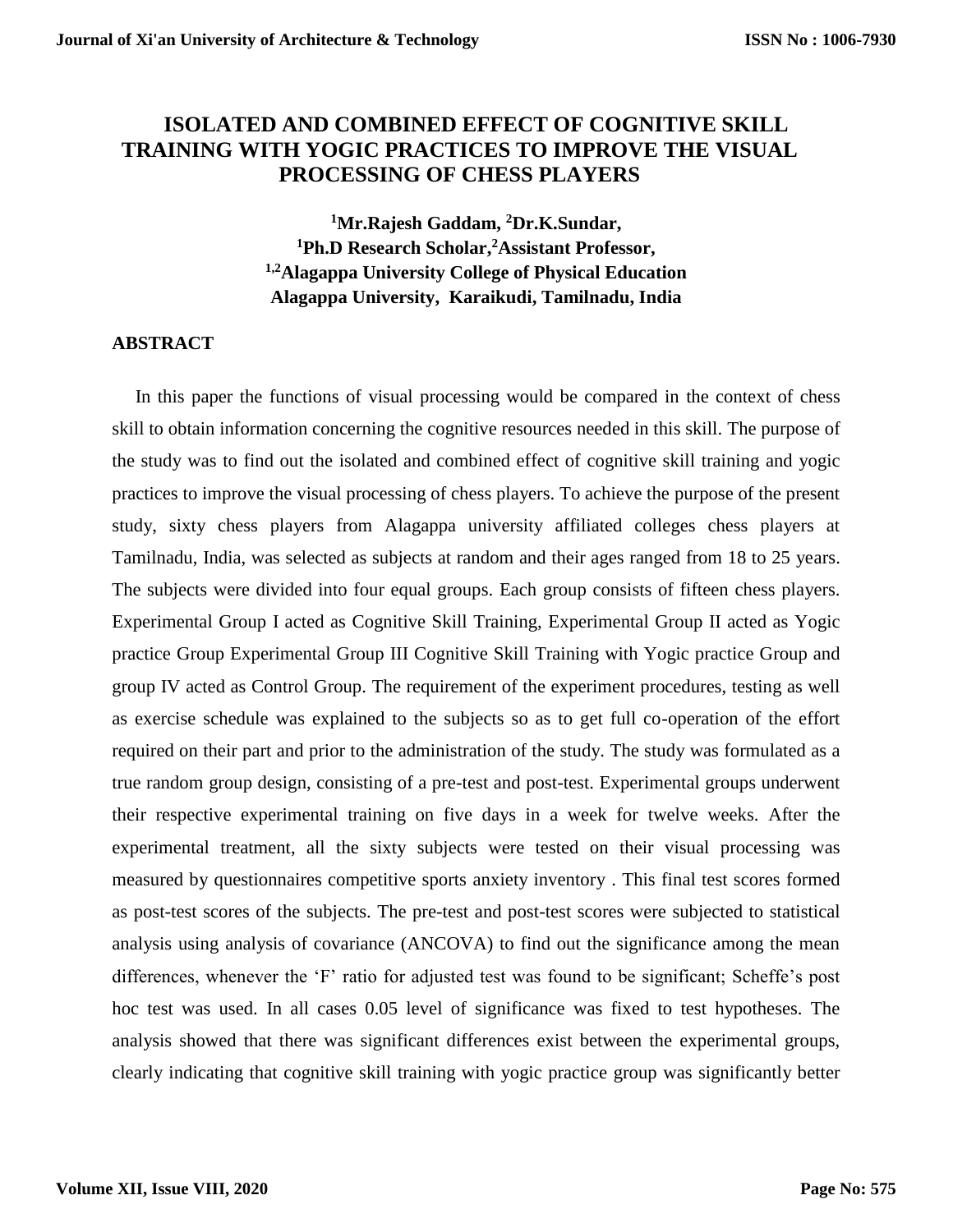than yoga practice group, cognitive sill training group and control group in improving visual processing of the Alagappa university affiliated colleges inter collegiate chess players.

**Keywords:** Chess players, Visual Processing, Self Confidence, Cognitive skill training, Yogic practice

### **Introduction**

People are of the opinion that mere physical training is sufficient to win games and more practice is believed to be an assurance for victory. Psychology of the players are not given due consideration. The psychological profiles of the players are carefully analysed for all the games. of all Chess is a game predominantly employed with psychological traits. The training for games like Chess is inevitably psychological and predominantly performed better with desirable human qualities. Chess is the one of the most popular game throughout the world. Millions of people participate in this sport at all levels of competition. The performance of Chess players depends upon different psychological factors and, Chess grew and flourished because of its intellectual and sporting qualities rather than its prestige (Anderson,1994).

Chess is a recreational and competitive board game played between two players. The current form of the game emerged in Southern Europe during the second half of the 15th century after evolving from a similar, much older game of Indian origin. Today, Chess is one of the world's most popular games, played by millions of people worldwide at home, in clubs, online, by correspondence, and in tournaments. The tradition of organized competitive Chess started in the 16th century. Chess today is a recognized sport of the International Olympic Committee. Chess playing is a strategy game that requires higher order cognitive skills. The acquisition of higher order cognitive skills plays a major role in enabling students to better establish and attain goals, identify potential responses when making decisions, and achieve self-regulated learning (Holding,1992).

Chess is a vehicle to teach critical thinking skills. Chess stress on learning how to think is more important than learning the solution to a specific problem. Through Chess, pupils learn how to invent creative solutions to problems. They learn 'how to analyze a situation by focusing on the important factors. Chess is effective because it is self-motivating. The game is intrinsically fascinating, and the goals of attack and defense, climaxing in checkmate, motivate young people to delve deep into their mental resources.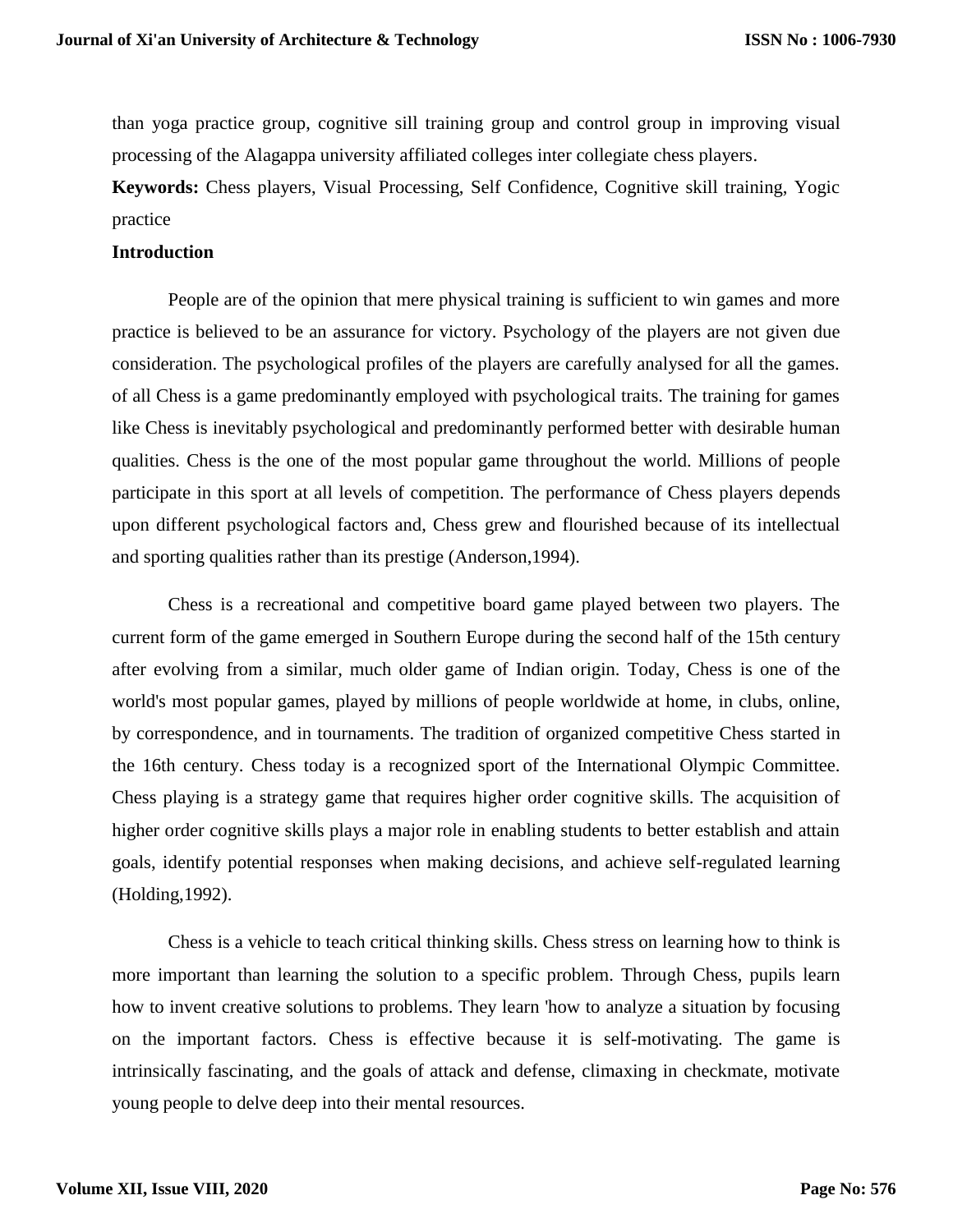### **Methodology:**

The purpose of the study was to find out the isolated and combined effect of cognitive skill training and yogic practices to improve the visual processing of chess players. To achieve the purpose of the present study, sixty chess players from Alagappa university affiliated colleges chess players at Tamilnadu, India, was selected as subjects at random and their ages ranged from 18 to 25 years. The subjects were divided into four equal groups. Each group consists of fifteen chess players. Experimental Group I acted as Cognitive Skill Training, Experimental Group II acted as Yogic practice Group Experimental Group III Cognitive Skill Training with Yogic practice Group and group IV acted as Control Group. The requirement of the experiment procedures, testing as well as exercise schedule was explained to the subjects so as to get full cooperation of the effort required on their part and prior to the administration of the study. The study was formulated as a true random group design, consisting of a pre-test and post-test. Experimental groups underwent their respective experimental training on five days in a week for twelve weeks. After the experimental treatment, all the sixty subjects were tested on their visual processing was measured by questionnaires competitive sports anxiety inventory. This final test scores formed as post-test scores of the subjects. The pre-test and post-test scores were subjected to statistical analysis using analysis of covariance (ANCOVA) to find out the significance among the mean differences, whenever the 'F' ratio for adjusted test was found to be significant; Scheffe's post hoc test was used. In all cases 0.05 level of significance was fixed to test hypotheses.

## **Table-I COMPUTATION OF ANALYSIS OF COVARIANCE OF MEANS OF COGNITIVE SKILL TRAINING, YOGA PRACTICE GROUP, COGNITIVE SKILL WITH YOGIC PRACTICE GROUP AND CONTROL GROUPS ON VISUAL PROCESSIONING**

| (in numbers) |
|--------------|
|              |

| <b>Test</b> | Cogniti<br>ve Skill<br><b>Trainin</b><br>g Group<br>(CSTG) | Yogic<br><b>Practice</b><br>Group<br>(YPG) | Cognitive<br>skill<br>training<br>group<br>with Yogic<br><b>Practice</b><br>(CSTWY<br>PG) | <b>Control</b><br>Group<br>(CG) | <b>Source</b><br>of<br><b>Varian</b><br><b>ce</b> | Sum of<br><b>Squares</b> | Df | <b>Means</b><br><b>Squares</b> | ${\bf F}$ -<br>ratio |
|-------------|------------------------------------------------------------|--------------------------------------------|-------------------------------------------------------------------------------------------|---------------------------------|---------------------------------------------------|--------------------------|----|--------------------------------|----------------------|
|-------------|------------------------------------------------------------|--------------------------------------------|-------------------------------------------------------------------------------------------|---------------------------------|---------------------------------------------------|--------------------------|----|--------------------------------|----------------------|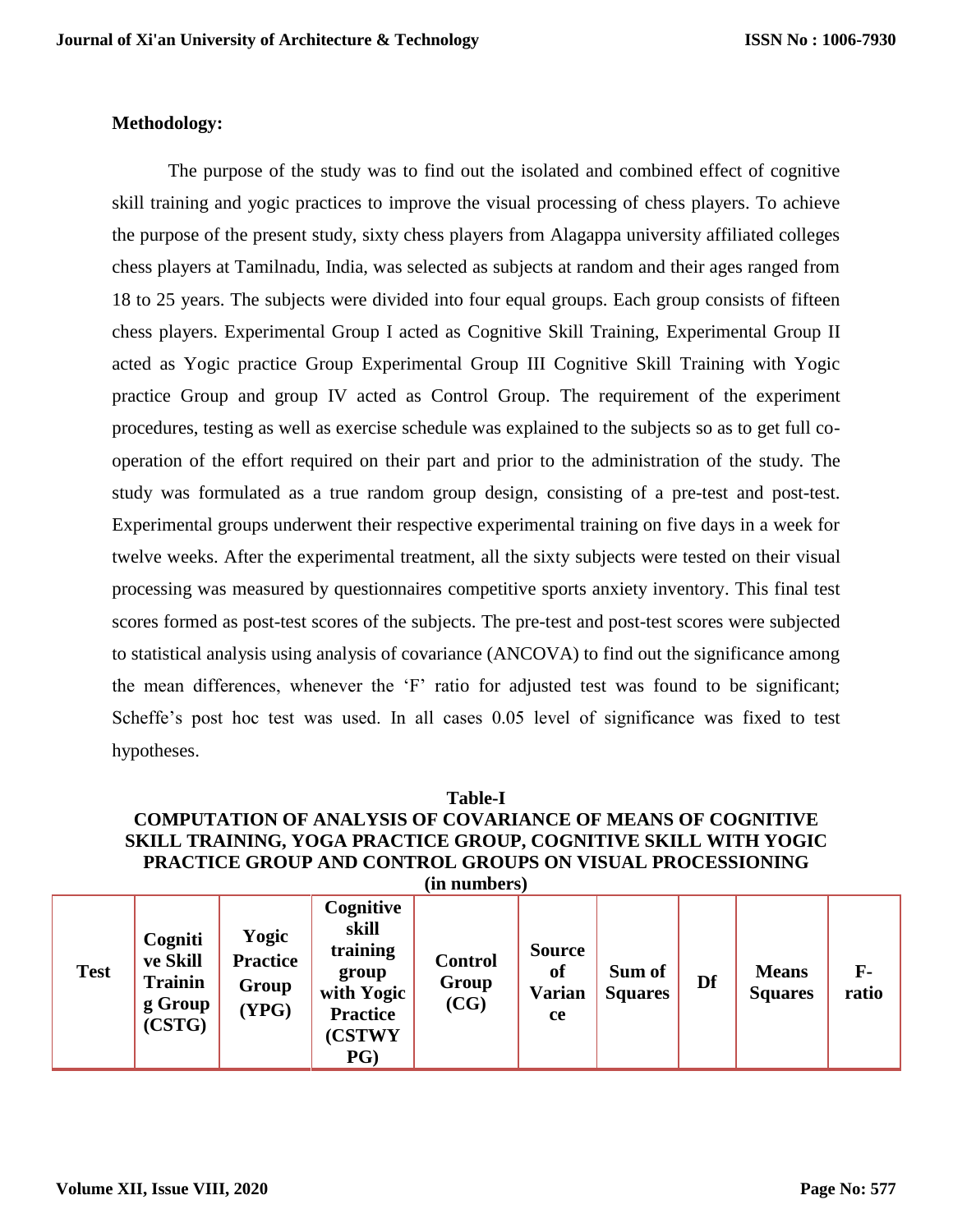| <b>Means</b><br>of the<br>Pre-<br><b>Test</b>                         | 28.67 | 29.00 | 28.80 | 28.93 | <b>BG</b><br><b>WG</b> | 0.983<br>454.667   | 3<br>56                       | 0.328<br>8.119 | 0.04     |
|-----------------------------------------------------------------------|-------|-------|-------|-------|------------------------|--------------------|-------------------------------|----------------|----------|
| <b>Means</b><br>of the<br>Post-<br><b>Test</b>                        | 25.87 | 26.60 | 23.20 | 29.27 | <b>BG</b><br><b>WG</b> | 280.067<br>458.667 | $\overline{\mathbf{3}}$<br>56 | 93.356<br>8.19 | 11.40*   |
| <b>Means</b><br>of the<br><b>Adjuste</b><br>d<br>Post-<br><b>Test</b> | 25.87 | 26.60 | 23.20 | 29.27 | <b>BG</b><br><b>WG</b> | 279.784<br>458.628 | $\overline{\mathbf{3}}$<br>55 | 93.261<br>6.40 | $11.18*$ |

**\***Significant at 0.05 level of confidence.

(The table values required for significance at 0.05 level of confidence for  $3 \& 56$  and  $3 \& 55$  are 2.76 and 2.77 respectively).

#### **Results of Visual Processing:**

Table I shows Pre-test means of the pretest of cognitive skill training group (CSTG), yogic practice (YPG), cognitive skill training with yogic practice group (CSTWYPG) and Control Groups (CG) were 28.67, 29.00, 28.80 and 28.93 respectively. The obtained F-ratio for the pre-test was 0.04 and the table F-ratio wass 2.76. Hence the pre-test means of visual processing F-ratio was in significant at 0.05 level of confidence for the degrees of freedom 3 and 56.

The means of the post-test of cognitive skill training group (CSTG), yogic practice (YPG), cognitive skill training with yogic practice group (CSTWYPG) and control groups (CG) were 25.87, 26.60, 23.20 and 29.27 respectively. The obtained F-ratio for the post-test was 11.40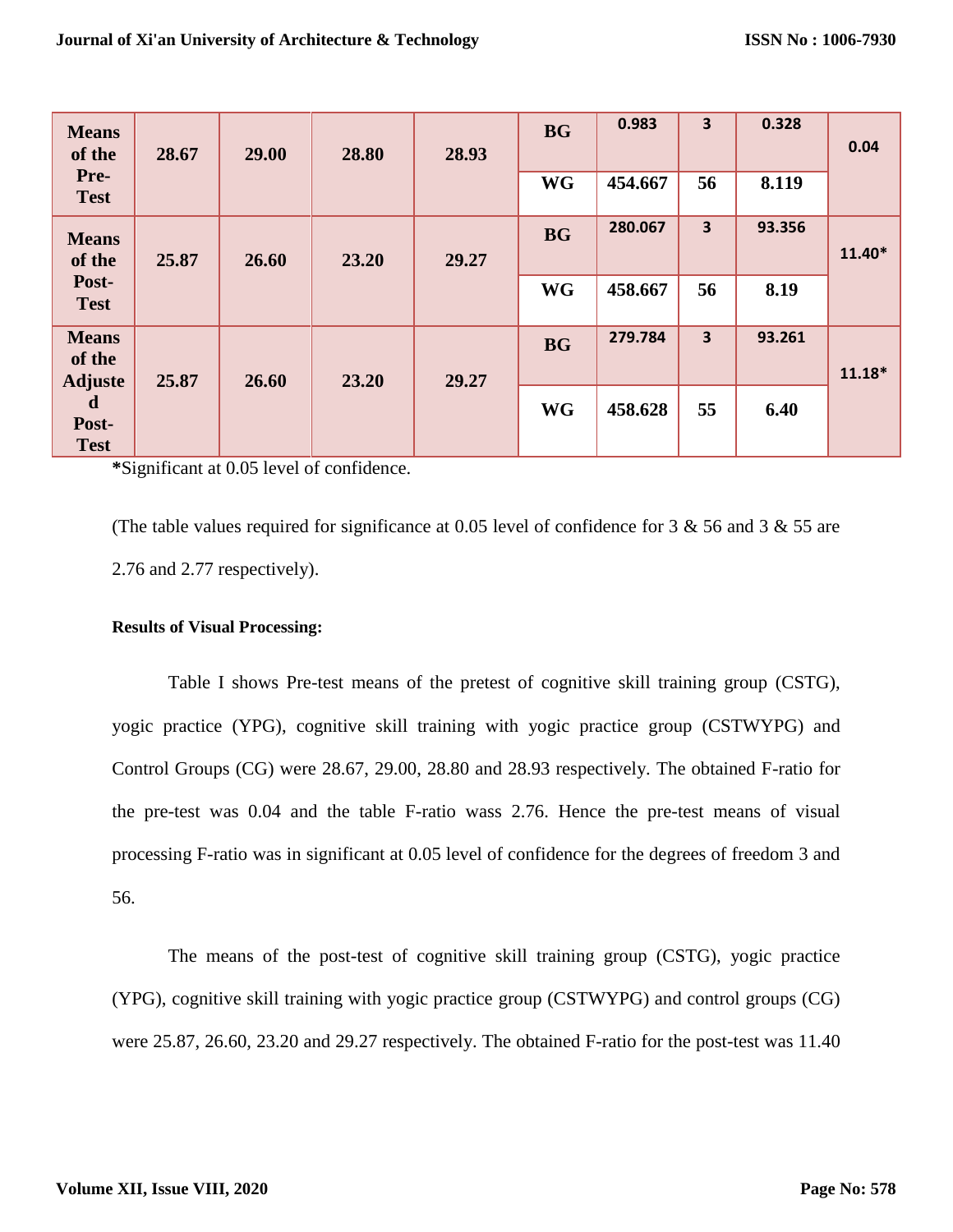and the table F-ratio was 2.76. Hence, the means of the post-test of visual processing F-ratio was significant at 0.05 level of confidence for the degrees of freedom 3 and 56.

The means of the adjusted post-test of cognitive skill training group (CSTG), yogic practice (YPG), cognitive skill training with yogic practice group (CSTWYPG) and control groups (CG) were 25.87, 26.60, 23.20 and 29.27 respectively. The obtained F-ratio for the adjusted post-test was 11.18 and the table F-ratio was 2.77. Hence the means of the adjusted post-test of visual processing of F-ratio was significant at 0.05 level of confidence for the degrees of freedom 3 and 55.

| <b>Table-II</b>                                |  |  |  |  |  |  |  |
|------------------------------------------------|--|--|--|--|--|--|--|
| THE SCHEFFE'S TEST FOR THE DIFFERENCES BETWEEN |  |  |  |  |  |  |  |
| THE PAIRED MEANS OF THE ADJUSTED POST –TEST    |  |  |  |  |  |  |  |
| ON VISUAL PROCESSING                           |  |  |  |  |  |  |  |

|                                                                 | The means of the Adjusted Post-test        |                                                                                        |                                 |                                  |                               |
|-----------------------------------------------------------------|--------------------------------------------|----------------------------------------------------------------------------------------|---------------------------------|----------------------------------|-------------------------------|
| Cognitive<br><b>Skill</b><br><b>Training</b><br>Group<br>(CSTG) | Yogic<br><b>Practice</b><br>Group<br>(YPG) | <b>Cognitive skill</b><br>training group<br>with Yogic<br><b>Practice</b><br>(CSTWYPG) | <b>Control</b><br>Group<br>(CG) | <b>Mean</b><br><b>Difference</b> | Confidence<br><b>Interval</b> |
| 25.87                                                           | 26.60                                      |                                                                                        |                                 | 0.73                             |                               |
| 25.87                                                           |                                            | 23.20                                                                                  |                                 | $2.67*$                          |                               |
| 25.87                                                           |                                            |                                                                                        | 29.27                           | $3.40*$                          |                               |
|                                                                 | 26.60                                      | 23.20                                                                                  |                                 | $3.40*$                          | 2.66                          |
|                                                                 | 26.60                                      |                                                                                        | 29.27                           | $2.67*$                          |                               |
|                                                                 |                                            | 23.20                                                                                  | 29.27                           | $6.07*$                          |                               |

## *\* Significant at 0.05 level of confidence*

Table – II shows that the mean difference between cognitive skill training and combined group; cognitive skill training and control Group; yogic practice group and combined group; yogic practice group and control group and between Combined Group and Control Group are 2.67, 3.40, 3.40, 2.67 and 6.07 respectively.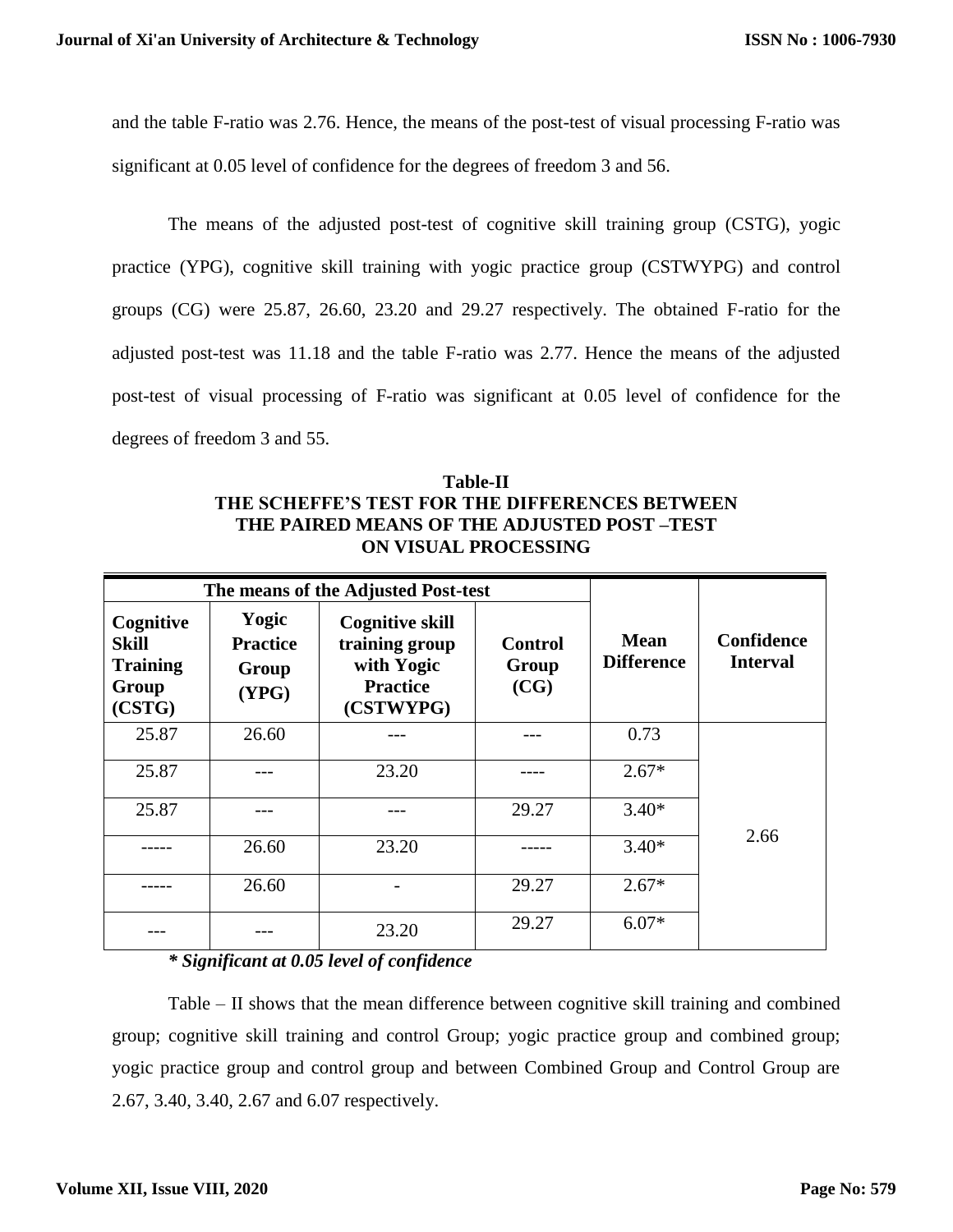When the control group and experimental groups were compared with each others, the mean differences are 2.67, 3.40, 3.40, 2.67 and 6.07 which are significant at 0.05 level of confidence. Hence, there is significant difference between control and experimental groups on visual processing of chess players.

The mean difference between cognitive skill training and yogic practice group is 0.73.

When the experimental groups were compared with each others, the mean difference is 0.73 which is significant at 0.05 level of confidence. Hence, there is insignificant difference between experimental groups on visual processing of chess players.

Moreover the mean difference between combined group and control group shows better improvement on visual processing compared to other groups.

It may be concluded from the results that there is a significant difference between means of the adjusted post-test among the experimental groups and control group. The results of the study show that there is a significant difference between cognitive skill training Group and combined group; cognitive skill training and control Group; yogic practice group and combined group; yogic practice group and control group and between Combined Group and Control Group on visual processing.

#### **Discussion on findings:**

In testing the cognitive skill training group, yogic practice group and cognitive skill training with yogic practice group the results reveal that the variables used in the study evidencing that cognitive skill training, yogic practice group and cognitive skill training with yogic practice group and has produced significant improvement positively on visual processing  $(2.61, P<0.05)$ ,  $(2.22, P<0.05)$  and  $(5.83, P<0.05)$ . The results conformity with other studies research conducted the effect of yoga program on mental health: visual processing in semarang badminton athletes. The results showed that the experimental group had a significant change compared to the control group, so treatment with yoga for badminton exercises managed to reduce anxiety and improve badminton athlete's performance **(Donny Wira Yudha Kusuma and Wang Bin, 2017).** The author conducted the Yoga may serve as an effective substitute or accompaniment to biological treatments in anxiety. Further use of various yogic postures and exercises in specific populations with specific anxiety disorders needs to be researched **(Anjali Joshi, Avinash De Sousa 2012).** The study the effect of yoga practices on the level of visual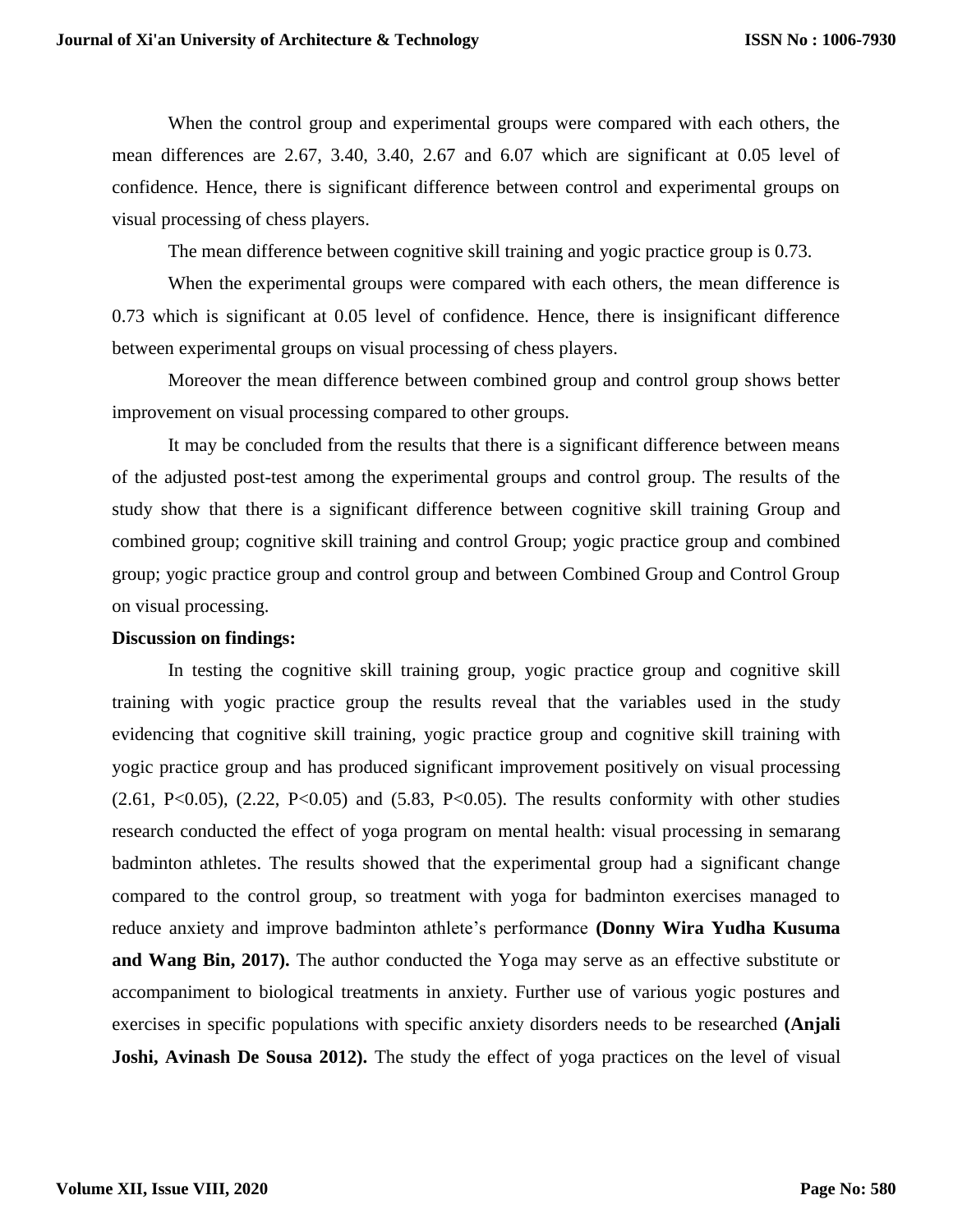processing among college students. The duration of yoga practice in months decreases the level of visual processing **(Narendra Singh & Sanjay Singh (2016).**

## **Conclusion:**

There was a significant improvement on visual processing on isolated and combined effect of cognitive skill training yogic practices on college chess players.

### **Conflict of interest:**

There is no conflicting of interest.

#### **Acknowledgement:**

I am very thankful to my college principal sir and my beloved supervisor for encouraging me to perform an extensive research work.

#### **Reference:**

- 1. Abernethy, B. et al., "Visual Perceptual and Cognitive Differences between Expert, Intermediate, and Novice Snooker Players", Applied Cognitive Psychology.8:3, (1994).
- 2. Bachmann, T. and Oit.M., "Stroop-Like Interference in Chess Players Imagery -An Unexplored Possibility to be Revealed by the Adapted Moving-Spot Task", Psychological Research-Psychologische Forschung.54:1, (1992).
- 3. Brockmole, J.R., et al., "The role of meaning in contextual cueing: evidence from chess expertise", Q J Exp Psychol (Colchester).61:12, (2008).Burns, B.D., "The effects of speed on skilled chess performance", Psychol Sci.15:7, (Jul,2004).
- 4. Campitelli, G., et al., "Structure and stimulus familiarity: a study of memory in chessplayers with functional magnetic resonance imaging", Span J Psychol.8:2, (Nov,2005).Chabris, C.F. and Hamilton, S.E., "Hemispheric-Specialization for Skilled Perceptual Organization By Chessmasters", Neuropsychological.30:1, (1992).
- 5. Charness, N., "The Impact of Chess Research on Cognitive Science", Psychological Research-Psychologische Forschung.54:1, (1992).Charness, N., "Visual short-term memory and aging in chess players", J Gerontol.36: 5, (Sep,1981).
- 6. Frydman, M. and Lynn, R., "The General Intelligence and Spatial Abilities of Gifted Young Belgian Chess Players", British Journal of Psychology.83:2, (1992).
- 7. Gobet, F.R., "Learned Helplessness in Chess Players -The Importance of Task Similarity and the Role of Skill", Psychological Research-Psychologische Forschung. 54:.1, (1992).